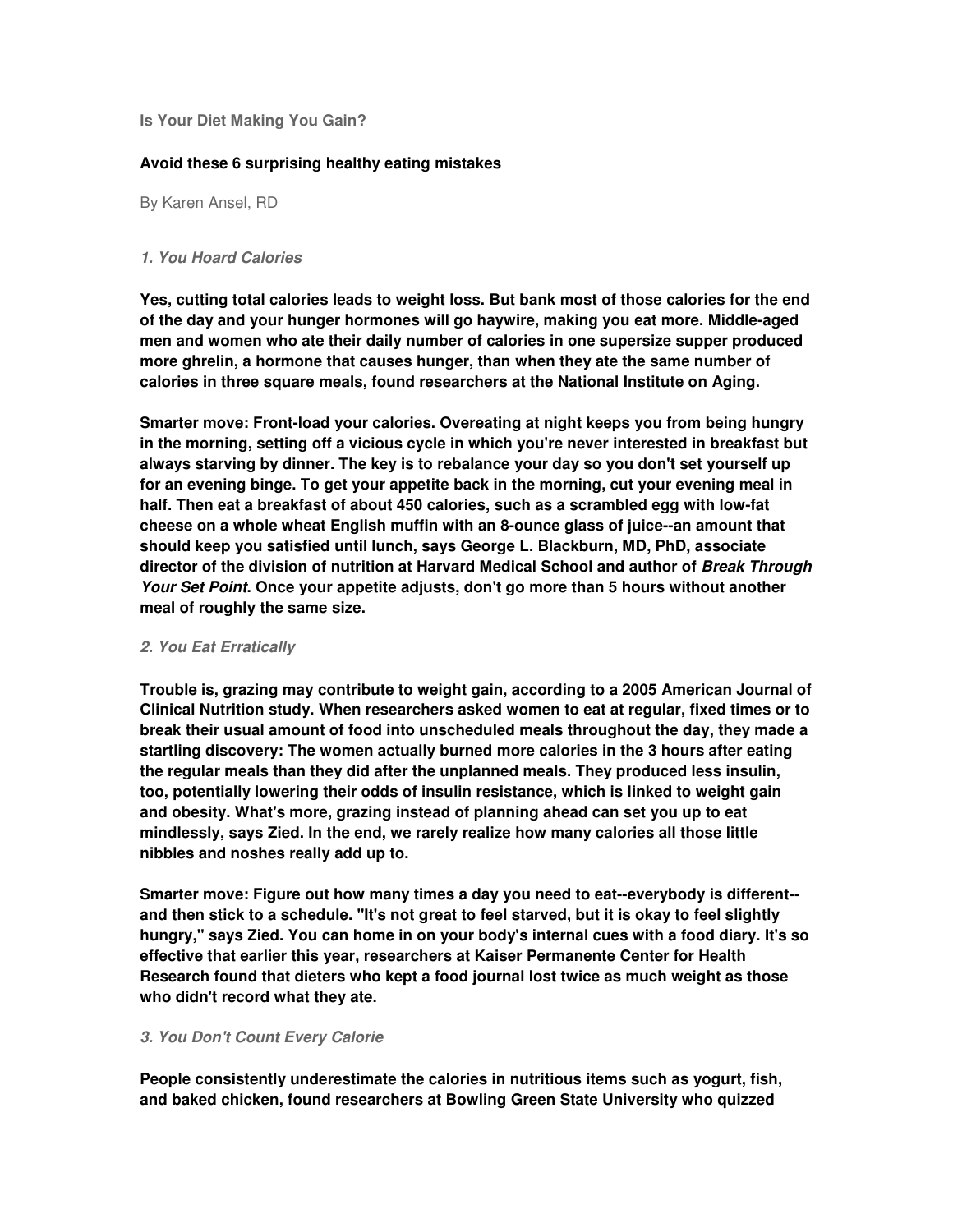**students on calorie counts. "Just because a food is healthy doesn't mean you can eat big portions," says D. Milton Stokes, MPH, RD, owner of One Source Nutrition in Stamford, CT. "A handful of nuts can be 200 calories or more. And if you add that without cutting back elsewhere, it could be the reason you're not losing weight."** 

**Smarter move: Count all calories. Once you learn that 1/2 cup of cereal can have as much as 200 calories or that there are about 220 calories in that "single-serving" bottle of OJ, you'll be more prudent about how much you use.** 

#### **4. You Crash Diet**

**Slashing significant calories might sound like the fast track to weight loss, but it's likely to backfire. In fact, nutrition experts recommend you don't dip below 1,200 to 1,500 calories a day. "If you crash diet for more than 2 weeks or so, your metabolism will temporarily slow down," says Blackburn. "So the same exact dieting effort results in less and less weight loss." The reason: Your body is conserving energy to keep you from losing weight too quickly. And that's not all. When you drastically cut calories, you lose muscle along with fat--especially if you haven't been exercising. Because muscle is your body's calorieburning furnace, this can slow down your metabolism, even long after your crash diet is done.** 

**Smarter move: Aim to shed about a pound a week--the slow, steady weight loss ensures you lose fat, not muscle. "If you want to drop 10 pounds, get started 10 weeks before your goal, not 4," says Blackburn. "You'll have a better chance of actually taking off the weight permanently." To drop a pound a week, shave 250 calories from your diet and burn an extra 250 calories through exercise each day. Visit prevention.com/myhealthtrackers to log your progress** 

# **5. You Set Short-term Weight-loss Goals**

**The National Weight Control Registry estimates that only 20% of dieters successfully keep off lost weight for more than a year. That's because after we reach our goal, we let old eating habits creep back in. But people who win at weight loss consistently eat the same way even after they've slimmed down. In fact, the NWCR found that dieters who maintain their healthy eating habits every single day are 1 1/2 times more likely to maintain their weight loss in the long run than those who relax their diets on the weekends.** 

**Smarter move: Think of healthy eating as a work in progress, not as a "diet" with a beginning and an end. The key: making small changes you can maintain so they become long-term habits. Start by creating a list of problem areas in your diet, then tackle them one at a time. For example, if you snack on a heaping handful of Oreos every night before bed, set a goal of having two instead of six, and cut back by one a day. Once you've made that a habit, pat yourself on the back and move on to your next goal.** 

# **6. You Think "Low-Fat" means "Splurge"**

**Research suggests that when a food is described as a diet food, we're subconsciously primed to eat more--even if it's actually as caloric as regular food. When Cornell University researchers offered the same M&M's candies labeled either regular or low-fat to visitors at**